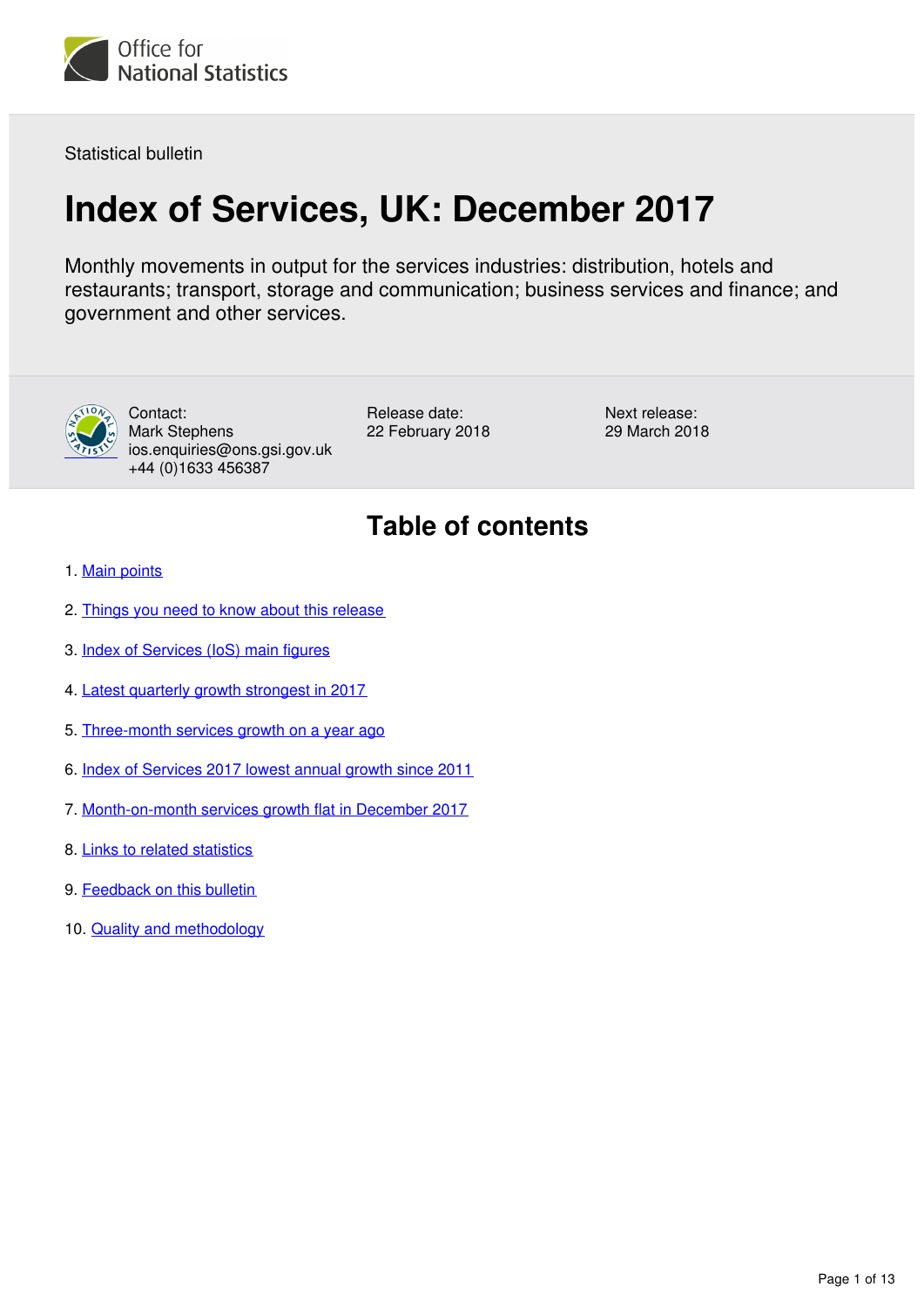## <span id="page-1-0"></span>**1 . Main points**

- Services output increased by 0.6% in Quarter 4 (Oct to Dec) 2017 compared with Quarter 3 (July to Sept) 2017; following growth of 0.4% between Quarter 2 (Apr to June) 2017 and Quarter 3 2017.
- The business services and finance component made the largest contribution to the quartertly growth, contributing 0.38 percentage points.
- In the three months to December 2017, services output increased by 1.4% compared with the three months ending December 2016.
- This release gives the first Index of Services figure for 2017 as a whole, which increased by 1.6% compared with 2016; this is the lowest annual services growth since 2011.
- Services output was flat between November and December 2017.

### <span id="page-1-1"></span>**2 . Things you need to know about this release**

The monthly Index of Services (IoS) provides a timely indicator of growth in the output of the services industries and is the largest contributor to the output approach to the measurement of gross domestic product (GDP). accounting for 79.3% of UK GDP in 2015. Also published today (22 Feburary 2018) is the [UK GDP, second](https://www.ons.gov.uk/economy/grossdomesticproductgdp/bulletins/secondestimateofgdp/previousReleases)  [estimate: October to December 2017.](https://www.ons.gov.uk/economy/grossdomesticproductgdp/bulletins/secondestimateofgdp/previousReleases)

The IoS measures UK output in: distribution, hotels and restaurants; transport, storage and communication; business services and finance; and government and other services. These data are used to produce seasonally adjusted estimates of output at chained volume measures (removing the effect of inflation). Unless otherwise stated, all estimates included in this release are based on seasonally adjusted data.

The IoS is an important economic indicator and one of the earliest short-term measures of economic activity. It is used in the compilation of the national accounts and widely used by private and public sector institutions, particularly by the Bank of England and Her Majesty's Treasury to assist in informed decision and policy-making.

Data for the latest period are primarily based upon the Monthly Business Survey (MBS) of approximately 26,000 businesses as detailed in MBS Turnover in services industries.

In addition, from the October 2017 bulletin published in December 2017, we have also included VAT data across 35 services industries for small- and medium-sized businesses. These have been used to supplement data from the MBS from January 2016 to June 2017. Further information on the use of [VAT](https://www.ons.gov.uk/economy/grossdomesticproductgdp/articles/vatturnoverinitialresearchanalysisuk/december) data was published in VAT [turnover implementation into UK National Accounts: December 2017 update](https://www.ons.gov.uk/economy/grossdomesticproductgdp/articles/vatturnoverinitialresearchanalysisuk/december). The supply of VAT turnover data will be updated at the final estimate of GDP within the quarter, in the Quarterly national accounts publication.

Further data is received from a wide variety of data sources as described in the  $GDP(O)$  source catalogue[.](https://www.ons.gov.uk/economy/grossdomesticproductgdp/datasets/gdpodatasourcescatalogue)

Data relating to the retail industry are broadly comparable with [Retail sales, Great Britain: December 2017,](https://www.ons.gov.uk/businessindustryandtrade/retailindustry/bulletins/retailsales/december2017) published on 19 January 2018.

This November 2017 release contains revisions from January 2017 and is consistent with the [National Accounts](https://www.ons.gov.uk/methodology/methodologytopicsandstatisticalconcepts/revisions/revisionspoliciesforeconomicstatistics)  [Revisions Policy](https://www.ons.gov.uk/methodology/methodologytopicsandstatisticalconcepts/revisions/revisionspoliciesforeconomicstatistics). This means that we have incorporated additional data since this period.

Revisions can be made for a variety of reasons, the most common include: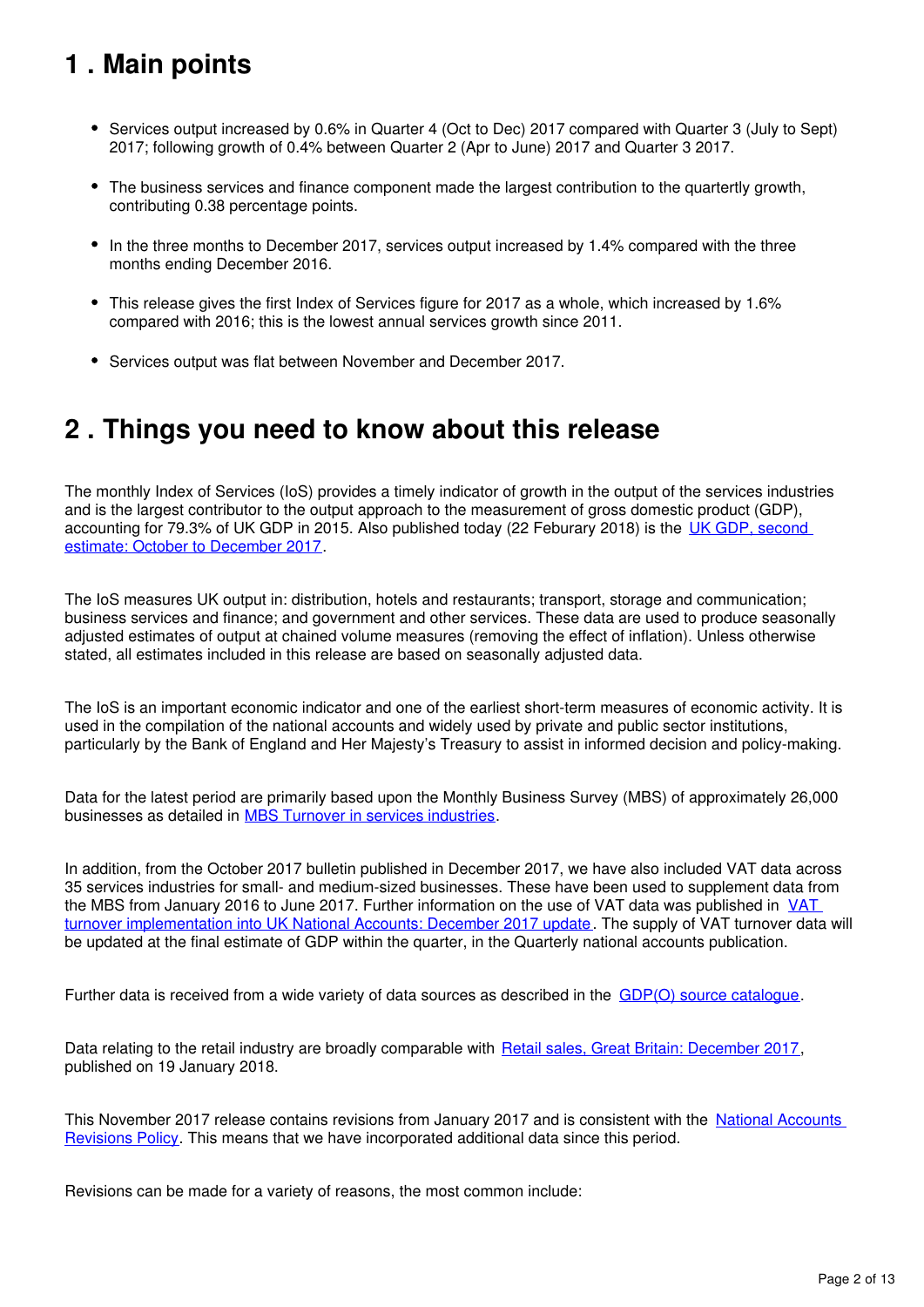- late responses to surveys and administrative sources
- forecasts being replaced by actual data
- here revisions to seasonal adjustment factors, which are re-estimated every month and reviewed annually

The UK Index of Services has been designated by the [UK Statistics Authority](https://www.statisticsauthority.gov.uk/) as National Statistics, in accordance with the [Statistics and Registration Service Act 2007](https://www.statisticsauthority.gov.uk/about-the-authority/uk-statistical-system/legislation/key-legislative-documents/) and signifying compliance with the Code of [Practice for Official Statistics](https://www.statisticsauthority.gov.uk/monitoring-and-assessment/code-of-practice/).

The Office for Budget Responsibility was granted exceptional pre-release access to this Statistical Bulletin at 9: 30am on Tuesday 20 February 2018 so that they can prepare forecasts for the Spring Statement to be published on 13 March 2018. [Correspondence between ourselves and the Office for Budget Responsibility](https://www.ons.gov.uk/news/statementsandletters/exchangeoflettersbetweenjonathanathowandrobertchoteregardingexceptionalprereleaseaccess) is available.

## <span id="page-2-0"></span>**3 . Index of Services (IoS) main figures**

Table 1 shows data for the Index of Services (IoS) and each of the main components for December 2017.

| <b>UK</b><br><b>Percentage Change</b>      |                           |                                             |                                                  |                                                    |                                              |                                                         |  |
|--------------------------------------------|---------------------------|---------------------------------------------|--------------------------------------------------|----------------------------------------------------|----------------------------------------------|---------------------------------------------------------|--|
|                                            | Percentage<br>of Services | <b>Index</b><br>number<br>$(2015 =$<br>100) | <b>Most recent</b><br>month on a<br>year earlier | <b>Most recent</b><br>quarter on a<br>year earlier | Most recent<br>month on<br>previous<br>month | <b>Most recent</b><br>quarter on<br>previous<br>quarter |  |
| Index of<br><b>Services</b>                | 100.0                     | 105.0                                       | 1.4                                              | 1.4                                                | 0.0                                          | 0.6                                                     |  |
| Distribution,<br>hotels and<br>restaurants | 17.3                      | 106.1                                       | $-0.5$                                           | $-0.1$                                             | $-1.1$                                       | $-0.2$                                                  |  |
| Transport,<br>storage and<br>communication | 13.2                      | 111.0                                       | 2.5                                              | 2.3                                                | 1.2                                          | 1.1                                                     |  |
| <b>Business</b><br>services and<br>finance | 41.5                      | 105.5                                       | 2.4                                              | 2.2                                                | 0.1                                          | 0.9                                                     |  |
| Government<br>and other<br>services        | 28.0                      | 100.9                                       | 0.6                                              | 0.7                                                | 0.0                                          | 0.2                                                     |  |

#### **Table 1: Index of Services main figures, December 2017**

Source: Office for National Statistics

Notes:

1. Components may not sum to 100% due to rounding.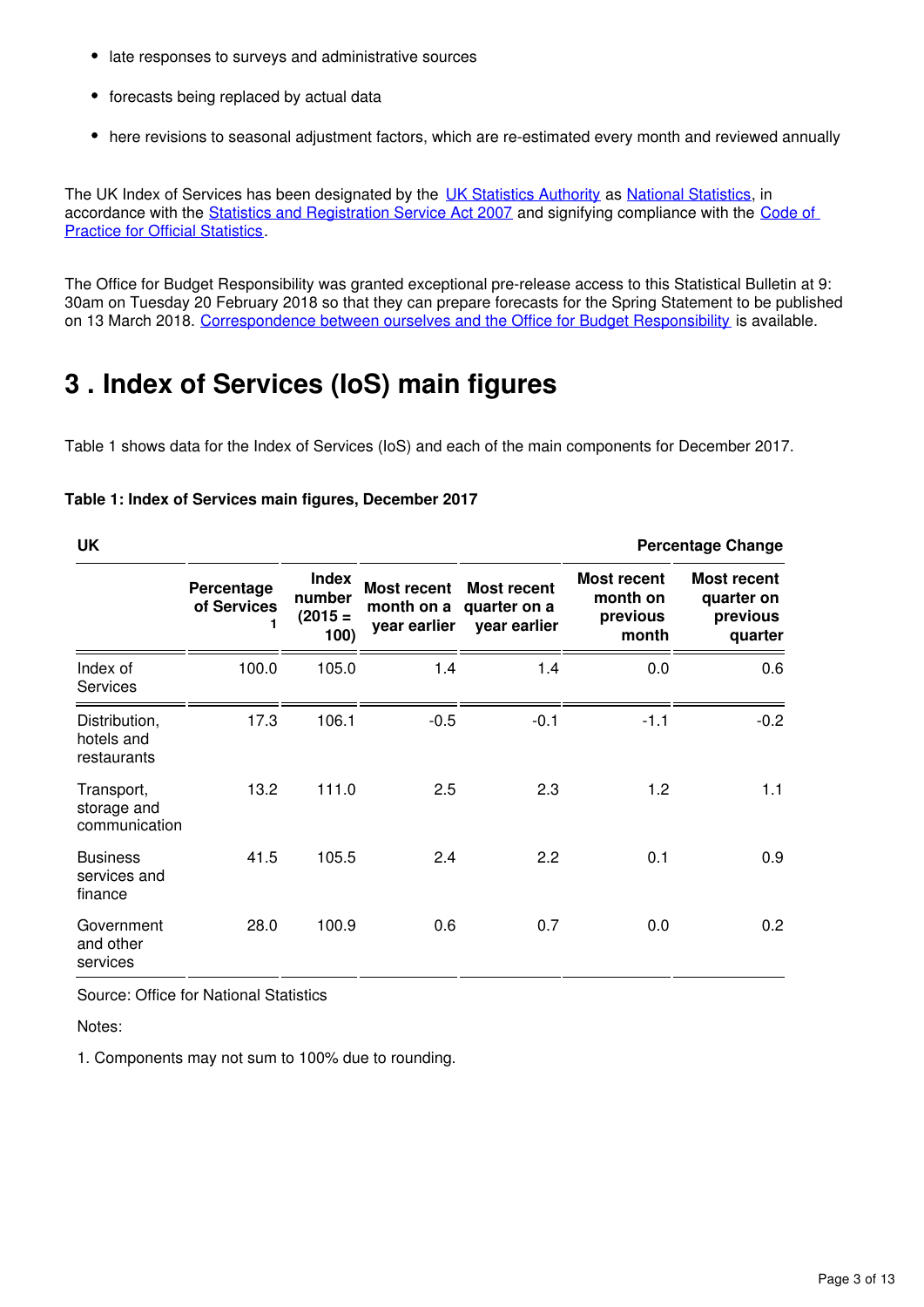## <span id="page-3-0"></span>**4 . Latest quarterly growth strongest in 2017**

During Quarter 4 (Oct to Dec) 2017, services output increased by 0.6% following growth of 0.4% in Quarter 3 (July to Sept) 2017. This is the strongest Index of Services (IoS) quarterly growth this year and is unrevised from the estimates used in the [Gross domestic product, preliminary estimate: October to December 2017](https://www.ons.gov.uk/economy/grossdomesticproductgdp/bulletins/grossdomesticproductpreliminaryestimate/octobertodecember2017) release.

#### Figure 1: Contributions<sup>1</sup> to growth in services between Quarter 3 (July to Sept) 2017 and Quarter 4 (Oct **to Dec) 2017**

#### **UK**

Figure 1: Contributions^1^ to growth in services between Quarter 3 (July to Sept) 2017 and Quarter 4 (Oct to Dec) 2017

UK



#### **Source: Office for National Statistics**

#### **Notes:**

- 1. Individual contributions may not sum to the total due to rounding.
- 2. Percentage change.

Business services and finance was the largest contributor to the quarterly IoS growth following Quarter 3 2017 where it also made the largest contribution of the four main components. In Quarter 4 2017 it increased 0.9%, contributing 0.38 percentage points. There was widespread growth across the sector with 12 out of its 21 industries making positive contributions, while only one made a negative contribution on the quarter. The industry with the largest contribution to growth was activities of head offices and management consultancy agencies which increased by 3.6%, contributing 0.07 percentage points. Employment activities also increased by 3.6% within this sector and contributed 0.05 percentage points.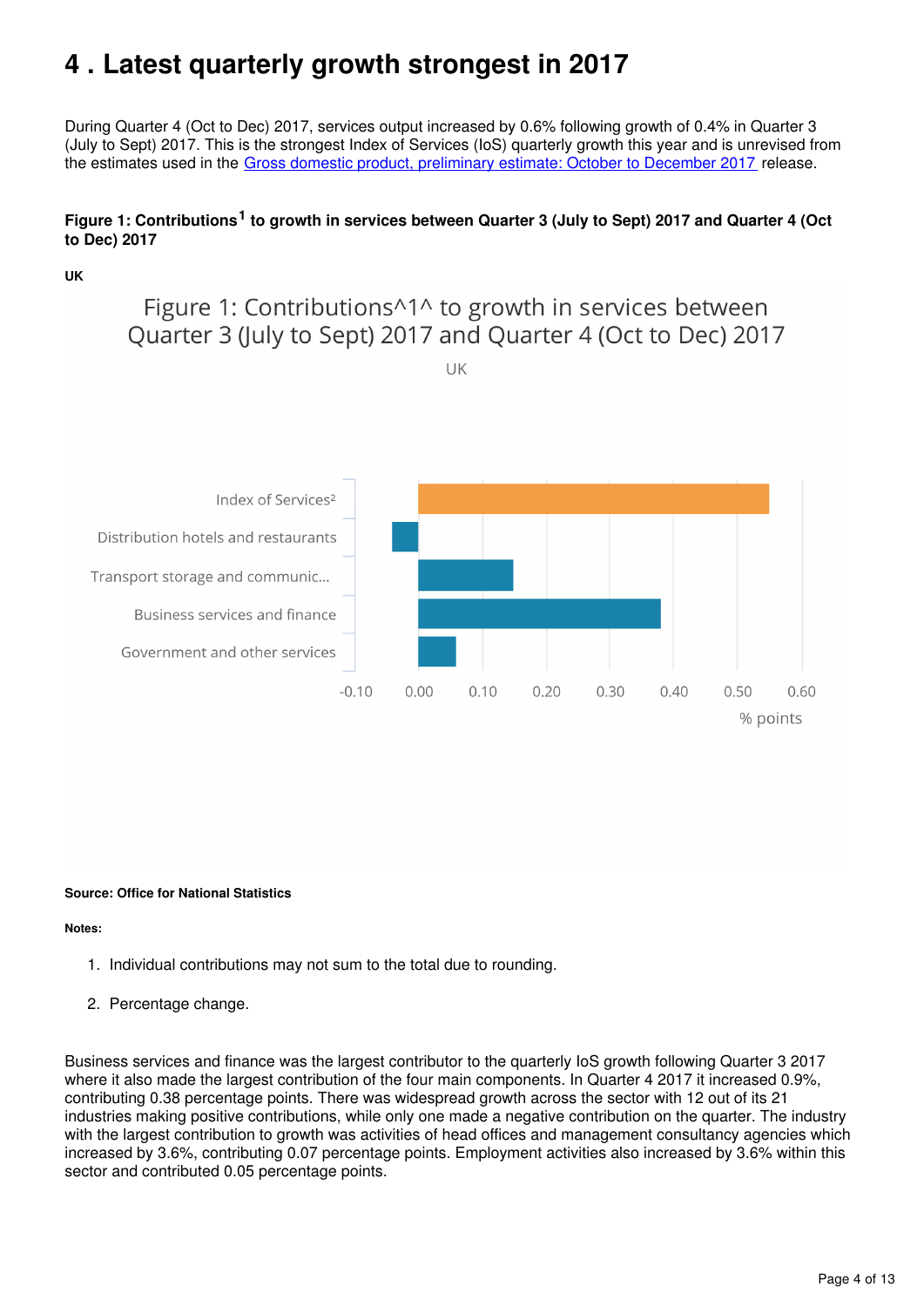Two of the other three main IoS sectors also increased in the most recent quarter. In order of their contribution to growth:

- transport, storage and communication increased by 1.1%, contributing 0.15 percentage points
- government and other services increased by 0.2%, contributing 0.06 percentage points
- distribution, hotels and restaurants decreased by 0.2%, contributing negative 0.04 percentage points

The industries with the largest contributions to growth across these sectors were:

- warehousing and support activities, which increased 4.1%, contributing 0.05 percentage points
- postal and courier activities, which increased 4.9%, contributing 0.04 percentage points
- human health activities, which increased 0.6%, contributing 0.04 percentage points
- motion pictures, which increased 3.9%, contributing 0.04 percentage points

This growth was partially offset by motor trade which decreased by 1.8% and contributed negative 0.05 percentage points. This industry was the main driver behind the quarterly decrease in the distribution, hotels and restaurants sector.

### <span id="page-4-0"></span>**5 . Three-month services growth on a year ago**

Figure 2 shows the three-month on a year ago Index of Services (IoS) growth rates since January 2012 and Figure 3 shows the three-month on a year ago growth rates for each of the main IoS components.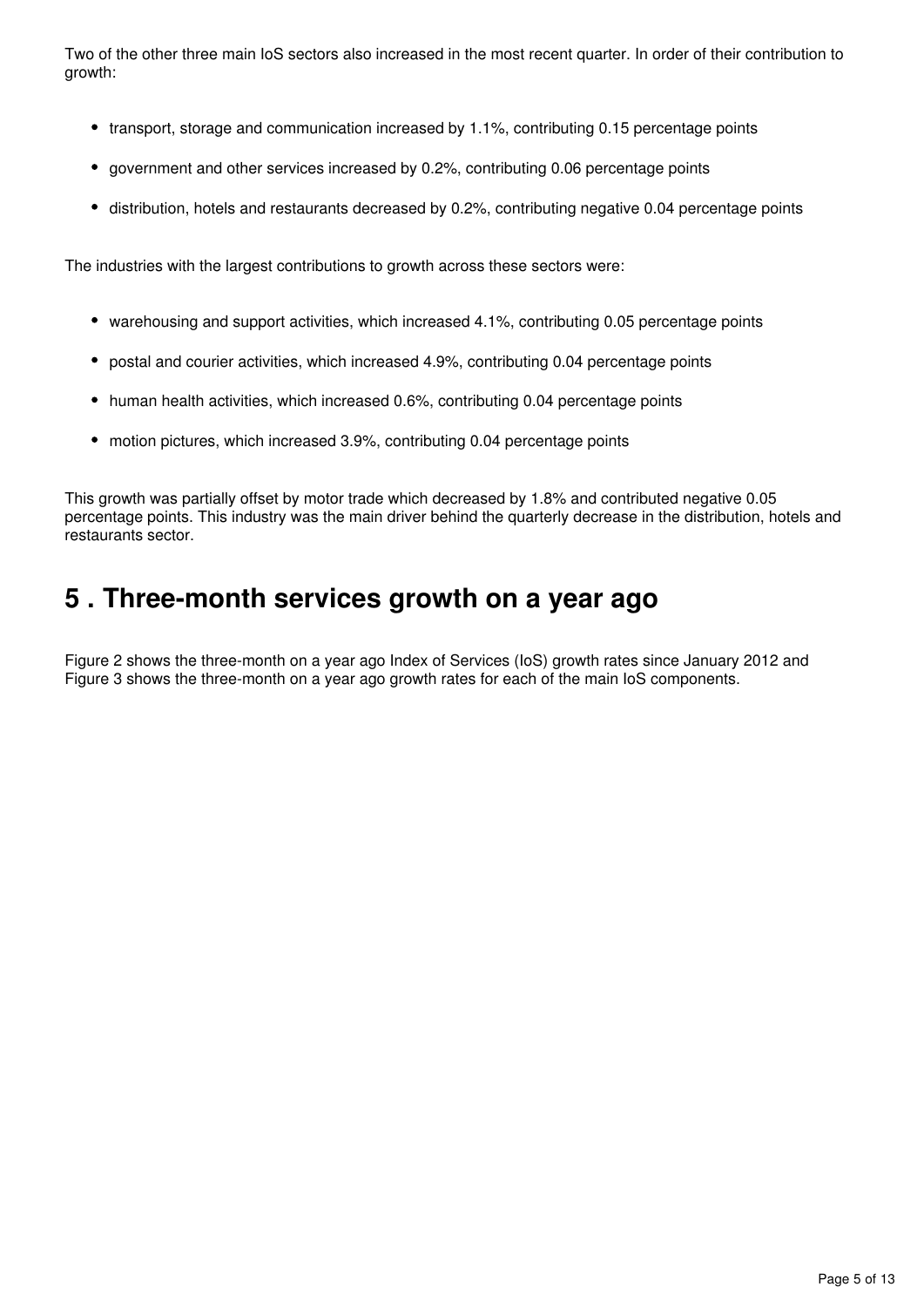**UK**





#### **Source: Office for National Statistics**

In the three months to December 2017, services output increased by 1.4% compared with the three months ending December 2016. This growth has seen little change for the past four, three-month on a year ago growths. Figure 3 breaks this down further into the four main IoS components.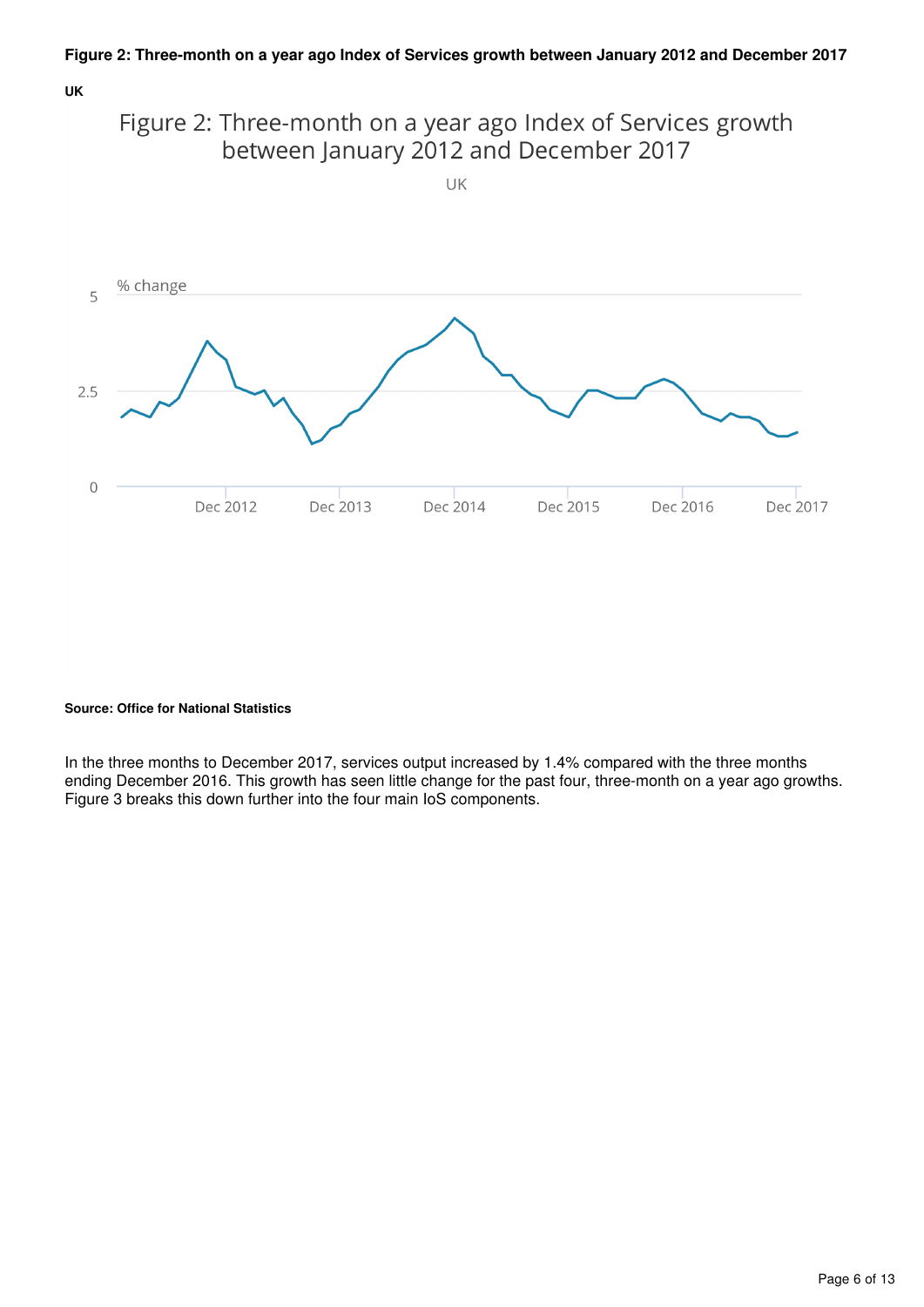#### **Figure 3: Three-month on a year ago growth for the main Index of Services components between January 2012 and December 2017**

**UK**

### Figure 3: Three-month on a year ago growth for the main Index of Services components between January 2012 and December 2017



#### **Source: Office for National Statistics**

#### **Notes:**

1. Rolling 3 Month (%).

The distribution, hotels and restaurants and, transport, storage and communication sectors three month on a year ago growths have weakened since the start of 2017. These sectors are behind the slowdown in the three-month on a year ago IoS growth. In contrast, the business services and finance sector has seen more stable growths over the last two years. The movements of the main IoS components indicate that the industries dominated by domestic consumption are falling whereas industries with larger export components display more stable growths.

In the three months to December 2017, distribution, hotels and restaurants decreased by 0.1% compared with the three months ending December 2016. This is the lowest growth in this component since the three months to November 2009. In contrast, in the three months to December 2017 business services and finance increased by 2.2%, which is the highest growth since the three months to January 2017.

### <span id="page-6-0"></span>**6 . Index of Services 2017 lowest annual growth since 2011**

Figure 4 shows the Index of Services (IoS) year-on-year growth rates since 1997 and Figure 5 shows the year-onyear contributions of each of the main IoS components for 2017.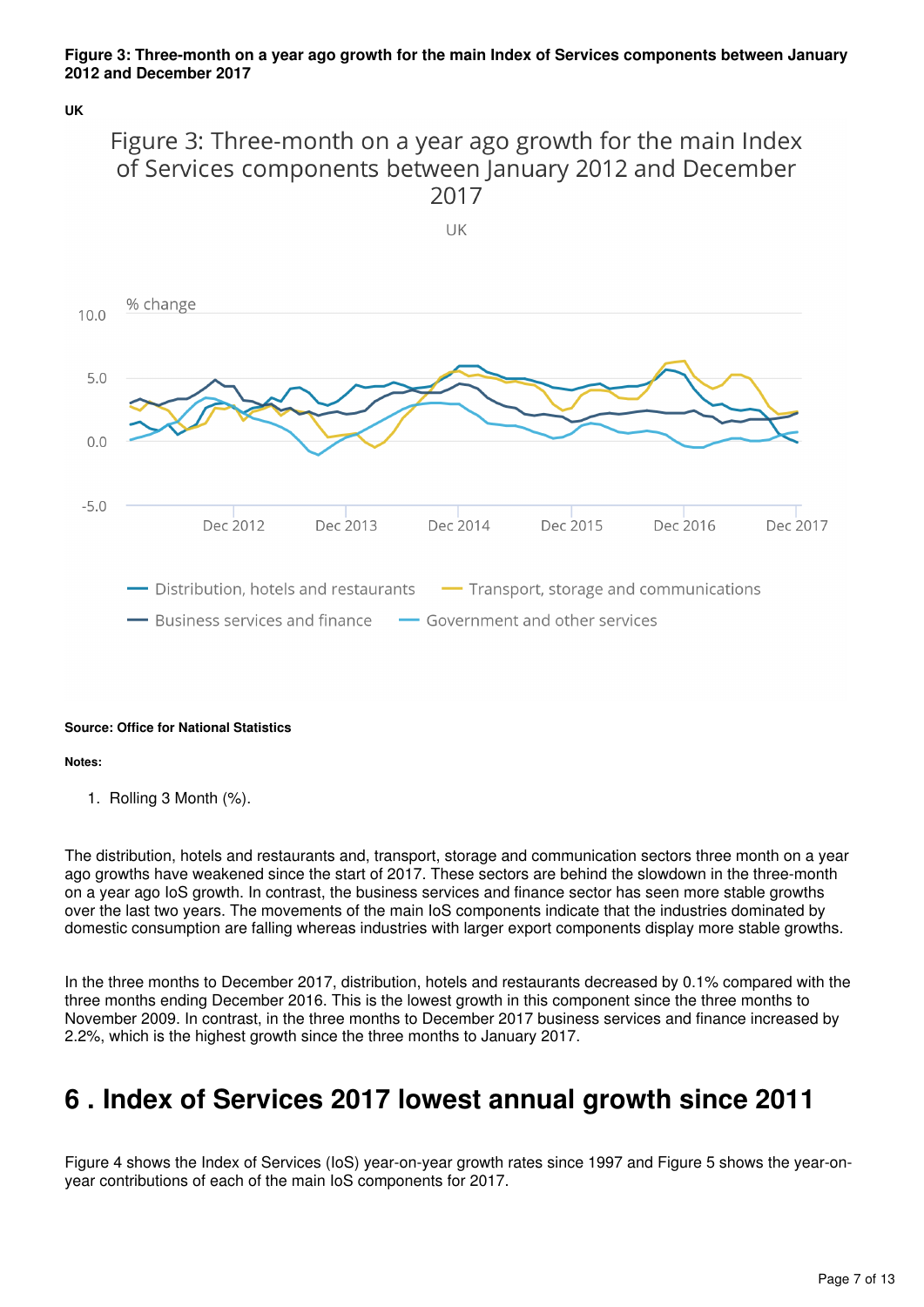#### **UK**



UK



**Source: Office for National Statistics**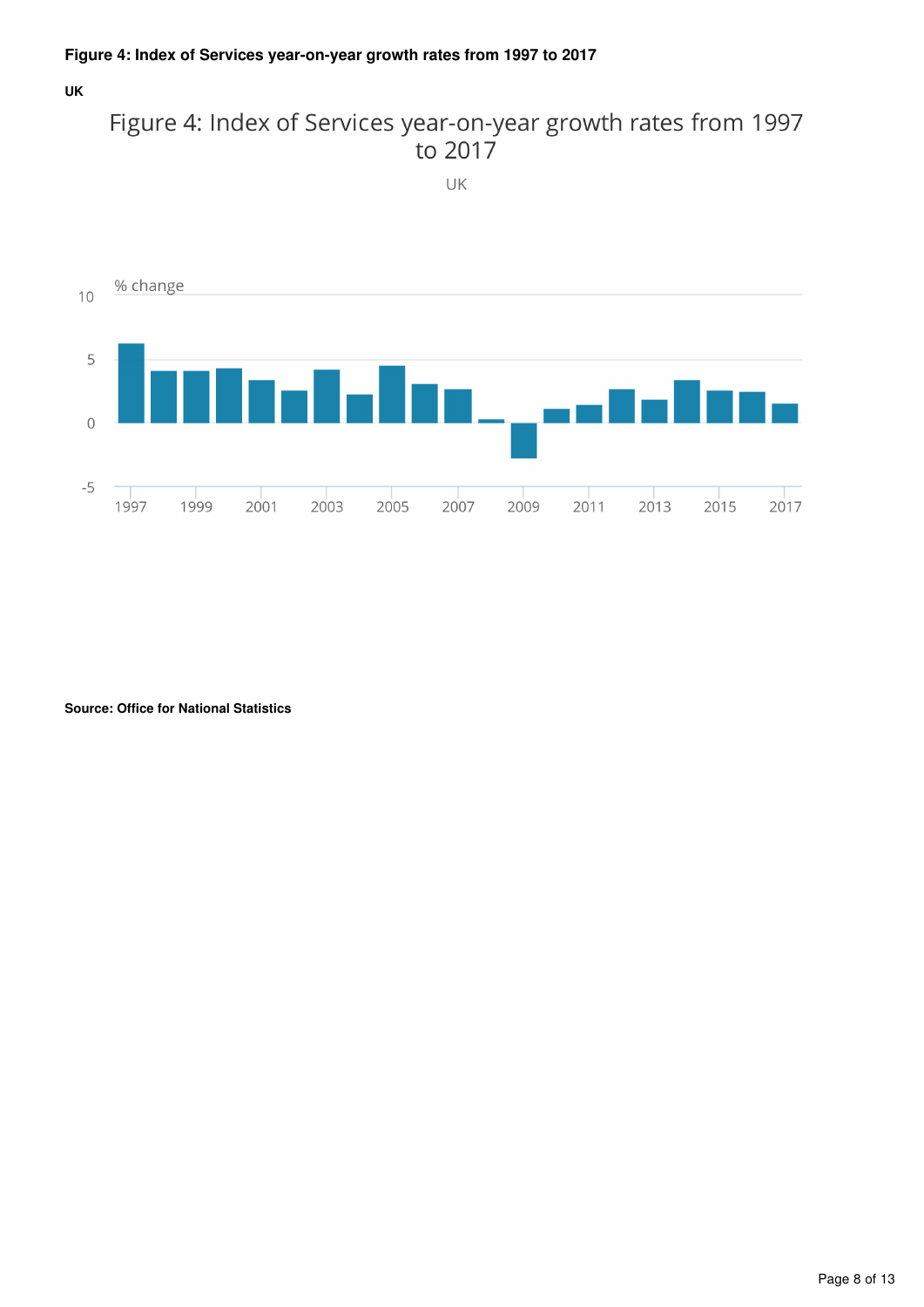#### **UK**

### Figure 5: Contributions<sup>11</sup> to growth in services between 2016 and 2017

UK



#### **Source: Office for National Statistics**

#### **Notes:**

- 1. Individual contributions may not sum to the total due to rounding.
- 2. Percentage change.

IoS increased by 1.6% in 2017 compared with 2016. This is weaker than the 2.5% increase in 2016 and is the lowest year-on-year growth since 2011.

All four of the main components of the services industries increased during 2017 but they were all weaker than 2016. In order of their contribution to growth in 2017:

- business services and finance increased by 1.8%, contributing 0.76 percentage points; the lowest since 2010
- transport, storage and communications increased by 3.6%, contributing 0.48 percentage points; the lowest since 2014
- distribution, hotels and restaurants increased by 1.7%, contributing 0.30 percentage points; the lowest since 2012
- government and other services increased by 0.2%, contributing 0.06 percentage points; the lowest since 2007 with the other services side of the component contributing to the slowdown this year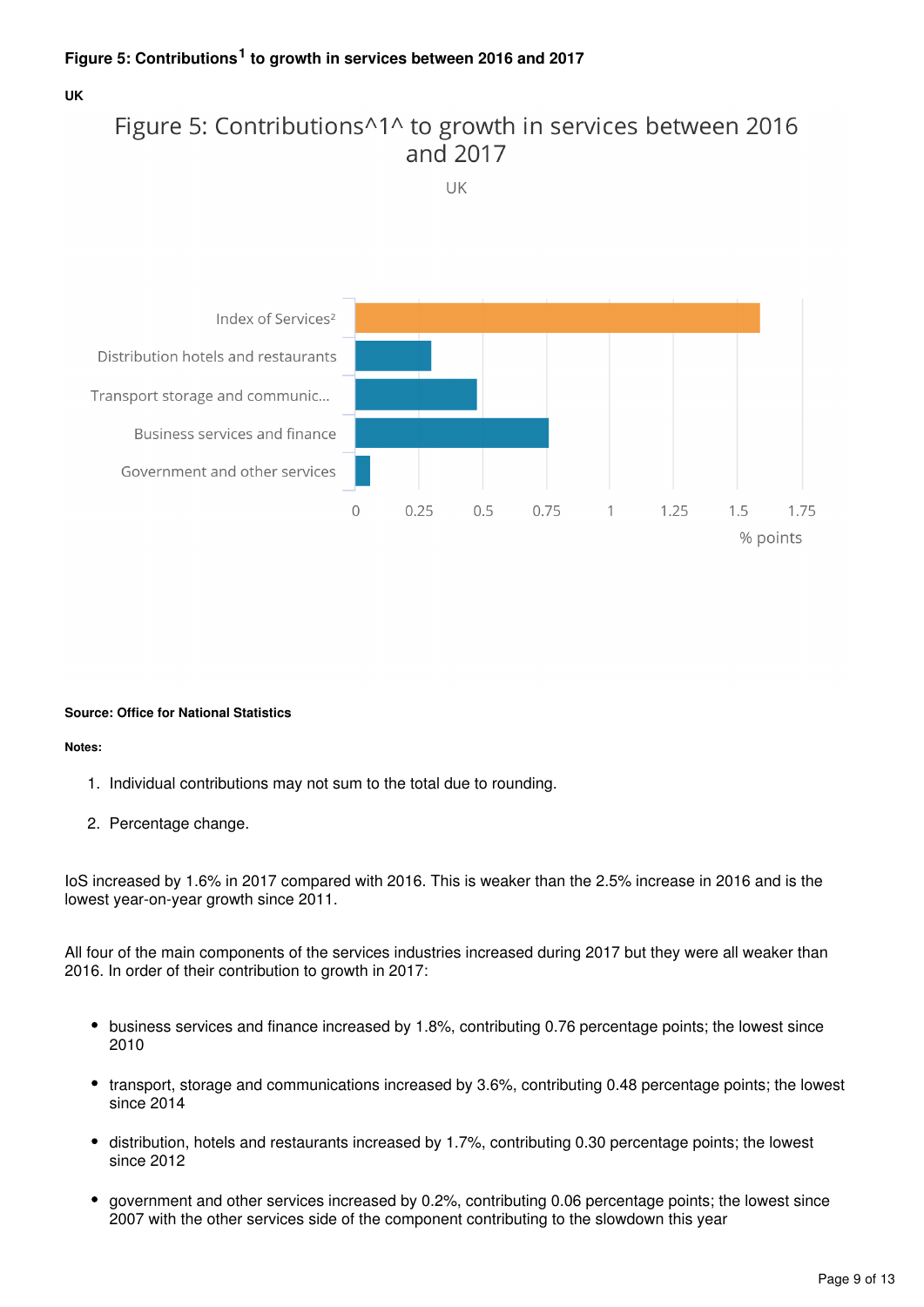### <span id="page-9-0"></span>**7 . Month-on-month services growth flat in December 2017**

Services output was flat in December 2017 following a rise of 0.4% in November 2017.

Figure 6 shows the Index of Services (IoS) month-on-month growth rates since January 2015 and Figure 7 shows the month-on-month contributions of each of the main IoS components for December 2017.

#### **Figure 6: Index of Services headline growth rates from January 2015 to December 2017**

#### **UK**

### Figure 6: Index of Services headline growth rates from January 2015 to December 2017

 $UK$ 



**Source: Office for National Statistics**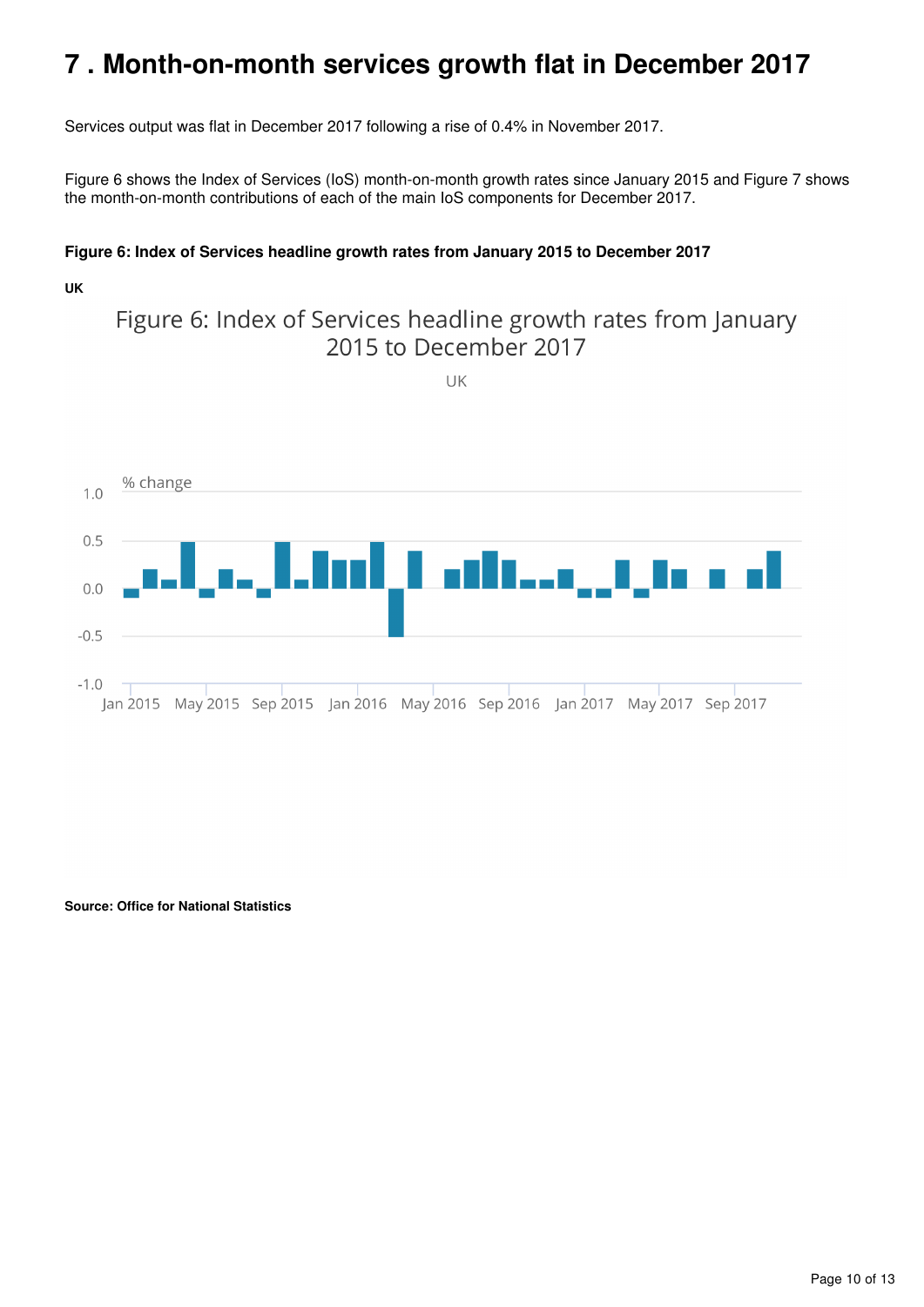#### **UK**

### Figure 7: Contributions^1^ to growth in services between November 2017 and December 2017

 $| \, | \, | \,$ 



#### **Source: Office for National Statistics**

**Notes:**

- 1. Individual contributions may not sum to the total due to rounding.
- 2. Percentage change.

In December 2017 the transport, storage and communication sector increased by 1.2% and contributed 0.17 percentage points to the services output. The industry largely responsible for this growth was motion pictures which grew by 7.8%, contributing 0.08 percentage points. Within this industry motion picture distribution was the main driver of the monthly growth, however, there were also increases in television production and motion picture production.

Completely offsetting this growth was distribution, hotels and restaurants which decreased by 1.1%, contributing negative 0.19 percentage points. Similarly there was one industry in this sector which was responsible for the majority of the monthly movement. Retail trade decreased by 1.5% and contributed negative 0.10 percentage points. Please see the [Retail sales, Great Britain: December 2017](https://www.ons.gov.uk/businessindustryandtrade/retailindustry/bulletins/retailsales/december2017) release for more information.

Elsewhere, business services and finance increased by 0.1%, contributing 0.05 percentage points while government and other services was flat, contributing nothing to services output.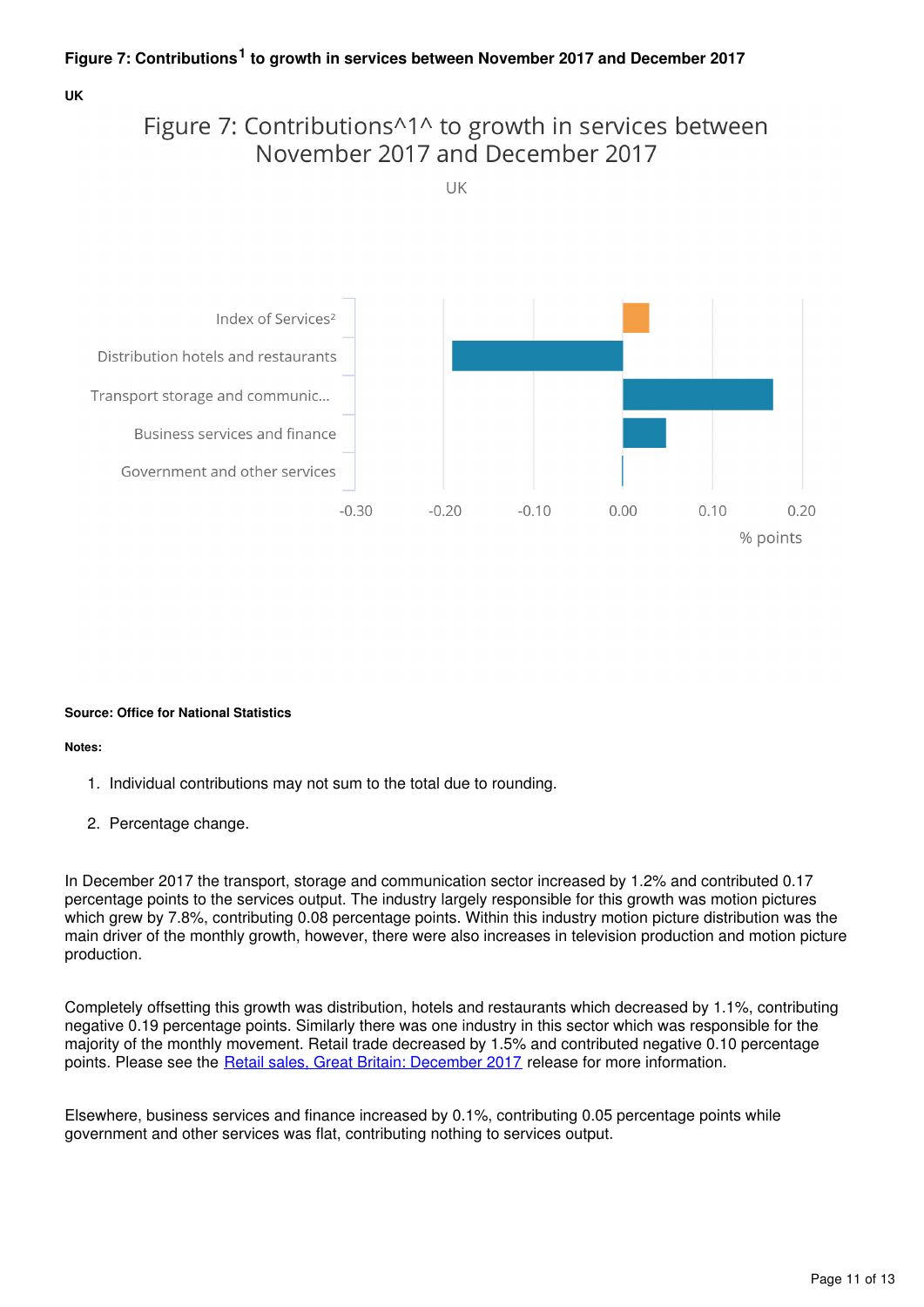## <span id="page-11-0"></span>**8 . Links to related statistics**

The response rates and revisions tables can be found in the main datasets.

[Monthly economic commentary](https://www.ons.gov.uk/economy/nationalaccounts/uksectoraccounts/articles/monthlyeconomiccommentary/previousReleases) was published alongside this release, presenting new analysis on the latest economic data.

### **Methods and sources**

The gross domestic product output approach (GDP(O)) [methods and sources pages](https://www.ons.gov.uk/economy/economicoutputandproductivity/output/methodologies/indexofservicesios) provide more information on the data that underpin these statistics; of particular note is the  $GDP(O)$  source catalogue.

### **International comparisons**

International comparison with the Index of Services (IoS) is difficult, as most comparable economies don't produce equivalent estimates. [Eurostat turnover in services estimates](http://ec.europa.eu/eurostat/web/products-datasets/-/teiis700) are not comparable with the IoS, as they exclude the wholesale and retail trade; furthermore, most of the estimates are only available quarterly. The US [Bureau of Economic Analysis](http://bea.gov/newsreleases/glance.htm) also produces services output estimates, but only on a quarterly basis, with a four-month lag time. [Japan has a direct equivalent of the IoS](http://www.stat.go.jp/english/data/mssi/kekka.htm), but the estimates are not seasonally adjusted. The [closest equivalent estimates are from Canada](http://www5.statcan.gc.ca/cansim/a05?lang=eng&id=3790031&pattern=3790031&searchTypeByValue=1&p2=35), which produces a monthly output estimate of GDP with a breakdown by industry (including an aggregate for services). There are also comparable quarterly estimates from [Sweden](http://www.scb.se/en_/Finding-statistics/Statistics-by-subject-area/National-Accounts/National-Accounts/National-Accounts-quarterly-and-annual-estimates/) and Ireland[.](http://www.cso.ie/en/statistics/nationalaccounts/)

### <span id="page-11-1"></span>**9 . Feedback on this bulletin**

We welcome your feedback on this bulletin via our short survey.

## <span id="page-11-2"></span>**10 . Quality and methodology**

The monthly Index of Services (IoS) was developed to provide a timely indicator of growth in the output of services industries, at constant prices for the UK. The IoS is an important component of monthly output (gross domestic product output approach (GDP(O)), representing about 79.3% of UK gross domestic product (GDP) as of 2015. The IoS shares the exact same industry coverage as the corresponding quarterly series within GDP(O).

The Index of Services datasets contain additional material, including:

- Monthly Business Survey (MBS) response rates (current and historic)
- IoS and main component indices to four decimal places
- publication tables
- revisions triangles
- lower-level time series data
- Monthly Business Survey (MBS) turnover of services industries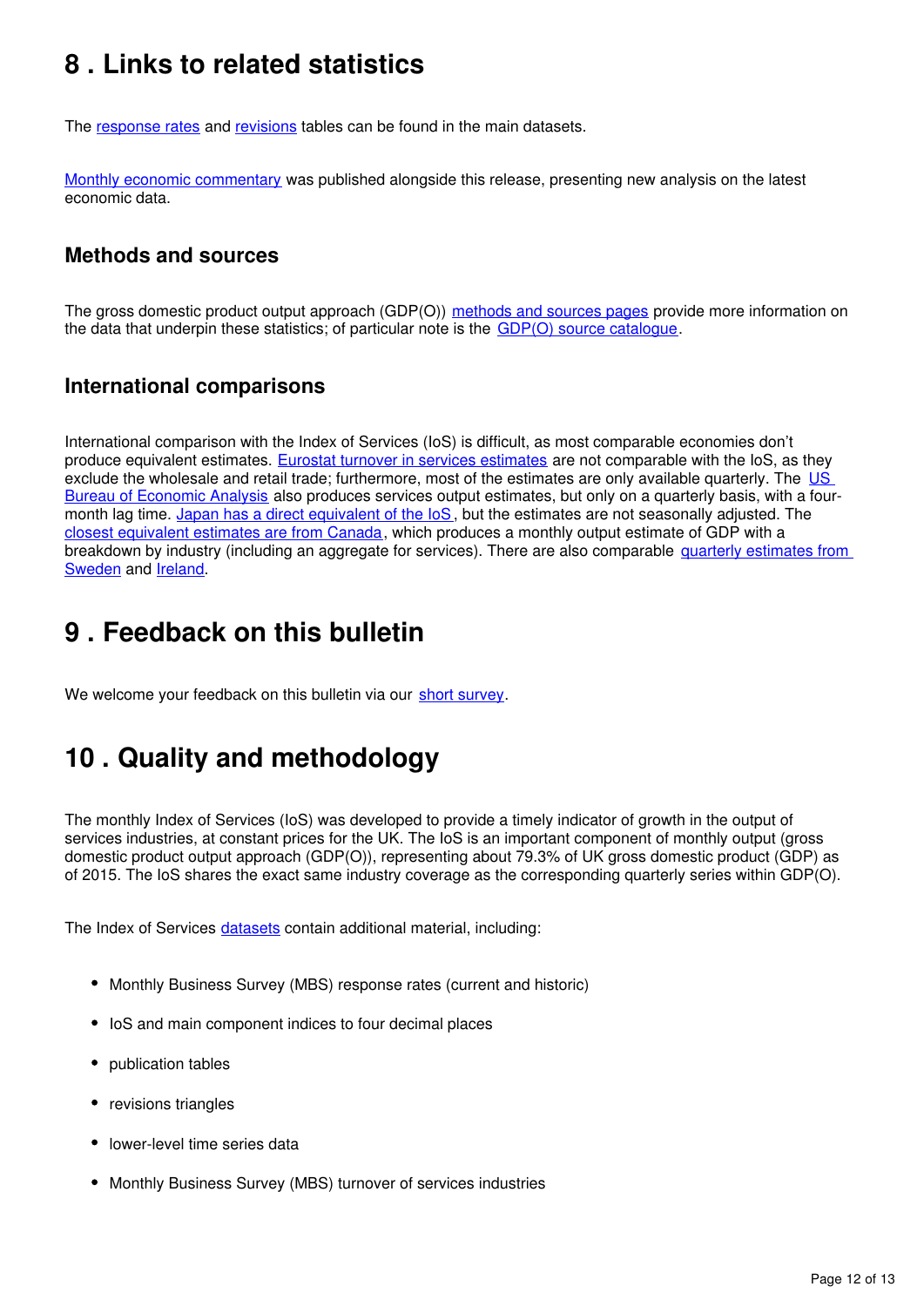The [Index of Services Quality and Methodology Information report](https://www.ons.gov.uk/economy/nationalaccounts/uksectoraccounts/qmis/indexofservicesqmi) contains important information on:

- the strengths and limitations of the data and how it compares with related data
- uses and users of the data
- how the output was created
- the quality of the output including the accuracy of the data